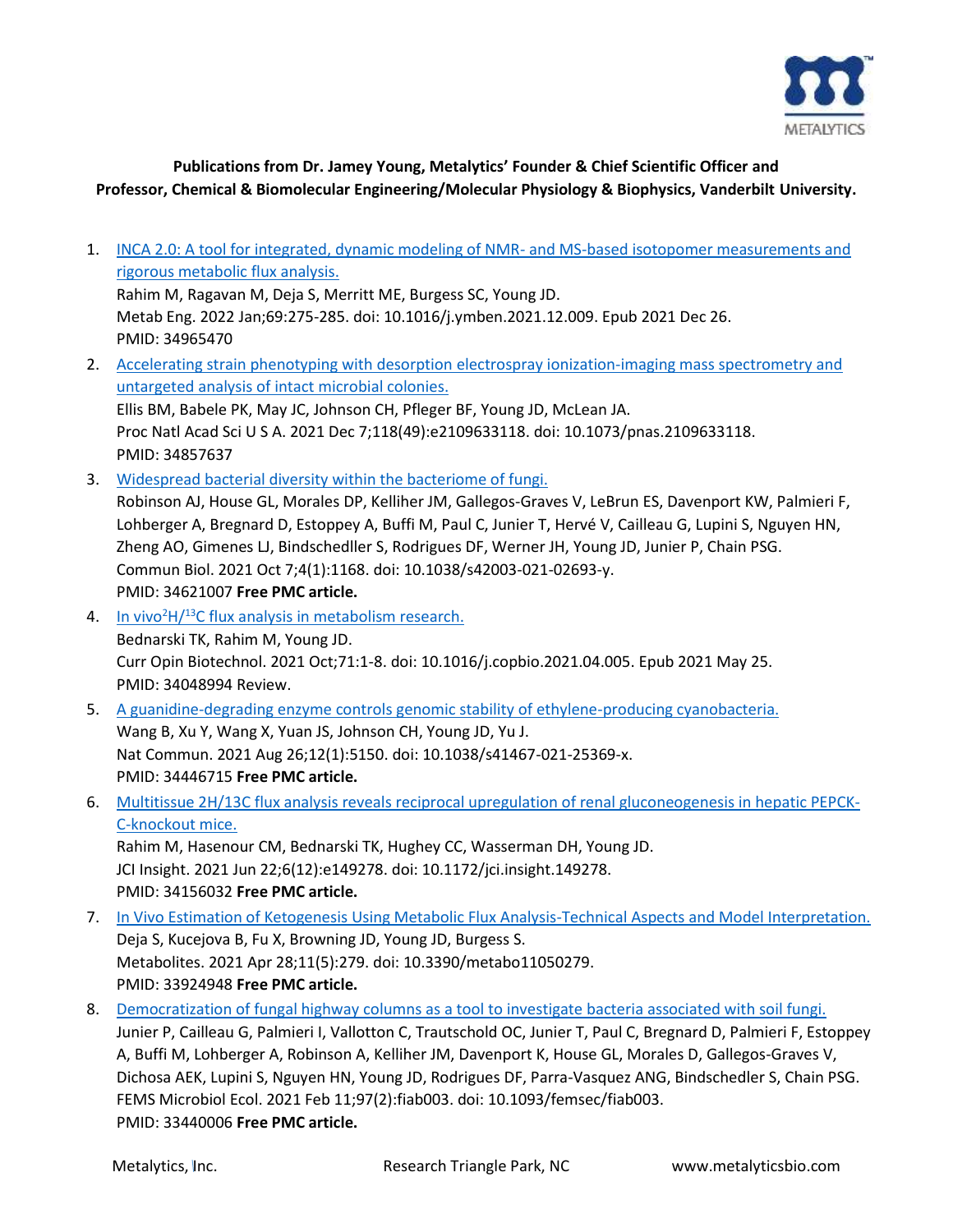

9. [A Practical Guide to Metabolomics Software Development.](https://pubmed.ncbi.nlm.nih.gov/33467846/)

Chang HY, Colby SM, Du X, Gomez JD, Helf MJ, Kechris K, Kirkpatrick CR, Li S, Patti GJ, Renslow RS, Subramaniam S, Verma M, Xia J, Young JD.

Anal Chem. 2021 Feb 2;93(4):1912-1923. doi: 10.1021/acs.analchem.0c03581. Epub 2021 Jan 19. PMID: 33467846 **Free PMC article.**

10. [Toxicant-Induced Metabolic Alterations in Lipid and Amino Acid Pathways Are Predictive of Acute Liver](https://pubmed.ncbi.nlm.nih.gov/33158035/)  [Toxicity in Rats.](https://pubmed.ncbi.nlm.nih.gov/33158035/)

Pannala VR, Estes SK, Rahim M, Trenary I, O'Brien TP, Shiota C, Printz RL, Reifman J, Shiota M, Young JD, Wallqvist A.

Int J Mol Sci. 2020 Nov 4;21(21):8250. doi: 10.3390/ijms21218250. PMID: 33158035 **Free PMC article.**

- 11. [G6PC2 confers protection against hypoglycemia upon ketogenic diet feeding and prolonged fasting.](https://pubmed.ncbi.nlm.nih.gov/32569842/) Bosma KJ, Rahim M, Oeser JK, McGuinness OP, Young JD, O'Brien RM. Mol Metab. 2020 Nov;41:101043. doi: 10.1016/j.molmet.2020.101043. Epub 2020 Jun 20. PMID: 32569842 **Free PMC article.**
- 12. [In Vivo Estimates of Liver Metabolic Flux Assessed by](https://pubmed.ncbi.nlm.nih.gov/32755580/) <sup>13</sup>C-Propionate and <sup>13</sup>C-Lactate Are Impacted by Tracer [Recycling and Equilibrium Assumptions.](https://pubmed.ncbi.nlm.nih.gov/32755580/) Hasenour CM, Rahim M, Young JD. Cell Rep. 2020 Aug 4;32(5):107986. doi: 10.1016/j.celrep.2020.107986. PMID: 32755580 **Free PMC article.**
- 13. [Mechanism-based identification of plasma metabolites associated with liver toxicity.](https://pubmed.ncbi.nlm.nih.gov/32479839/) Pannala VR, Estes SK, Rahim M, Trenary I, O'Brien TP, Shiota C, Printz RL, Reifman J, Oyama T, Shiota M, Young JD, Wallqvist A.

Toxicology. 2020 Aug;441:152493. doi: 10.1016/j.tox.2020.152493. Epub 2020 May 30. PMID: 32479839

14. [Tracing metabolic flux through time and space with isotope labeling experiments.](https://pubmed.ncbi.nlm.nih.gov/31864070/)

Allen DK, Young JD. Curr Opin Biotechnol. 2020 Aug;64:92-100. doi: 10.1016/j.copbio.2019.11.003. Epub 2019 Dec 20. PMID: 31864070 **Free PMC article.** Review.

15. [Systematic identification and elimination of flux bottlenecks in the aldehyde production pathway of](https://pubmed.ncbi.nlm.nih.gov/32222320/)  [Synechococcus elongatus PCC 7942.](https://pubmed.ncbi.nlm.nih.gov/32222320/)

Cheah YE, Xu Y, Sacco SA, Babele PK, Zheng AO, Johnson CH, Young JD. Metab Eng. 2020 Jul;60:56-65. doi: 10.1016/j.ymben.2020.03.007. Epub 2020 Mar 25. PMID: 32222320 **Free PMC article.**

16. [Host nutrient milieu drives an essential role for aspartate biosynthesis during invasive](https://pubmed.ncbi.nlm.nih.gov/32414924/) *Staphylococcus aureus* [infection.](https://pubmed.ncbi.nlm.nih.gov/32414924/)

Potter AD, Butrico CE, Ford CA, Curry JM, Trenary IA, Tummarakota SS, Hendrix AS, Young JD, Cassat JE. Proc Natl Acad Sci U S A. 2020 Jun 2;117(22):12394-12401. doi: 10.1073/pnas.1922211117. Epub 2020 May 15.

PMID: 32414924 **Free PMC article.**

17. [Pancreatic islet beta cell-specific deletion of G6pc2 reduces fasting blood glucose.](https://pubmed.ncbi.nlm.nih.gov/32213654/)

Bosma KJ, Rahim M, Singh K, Goleva SB, Wall ML, Xia J, Syring KE, Oeser JK, Poffenberger G, McGuinness OP, Means AL, Powers AC, Li WH, Davis LK, Young JD, O'Brien RM.

Metalytics, Inc. The Superson Cheesearch Triangle Park, NC www.metalyticsbio.com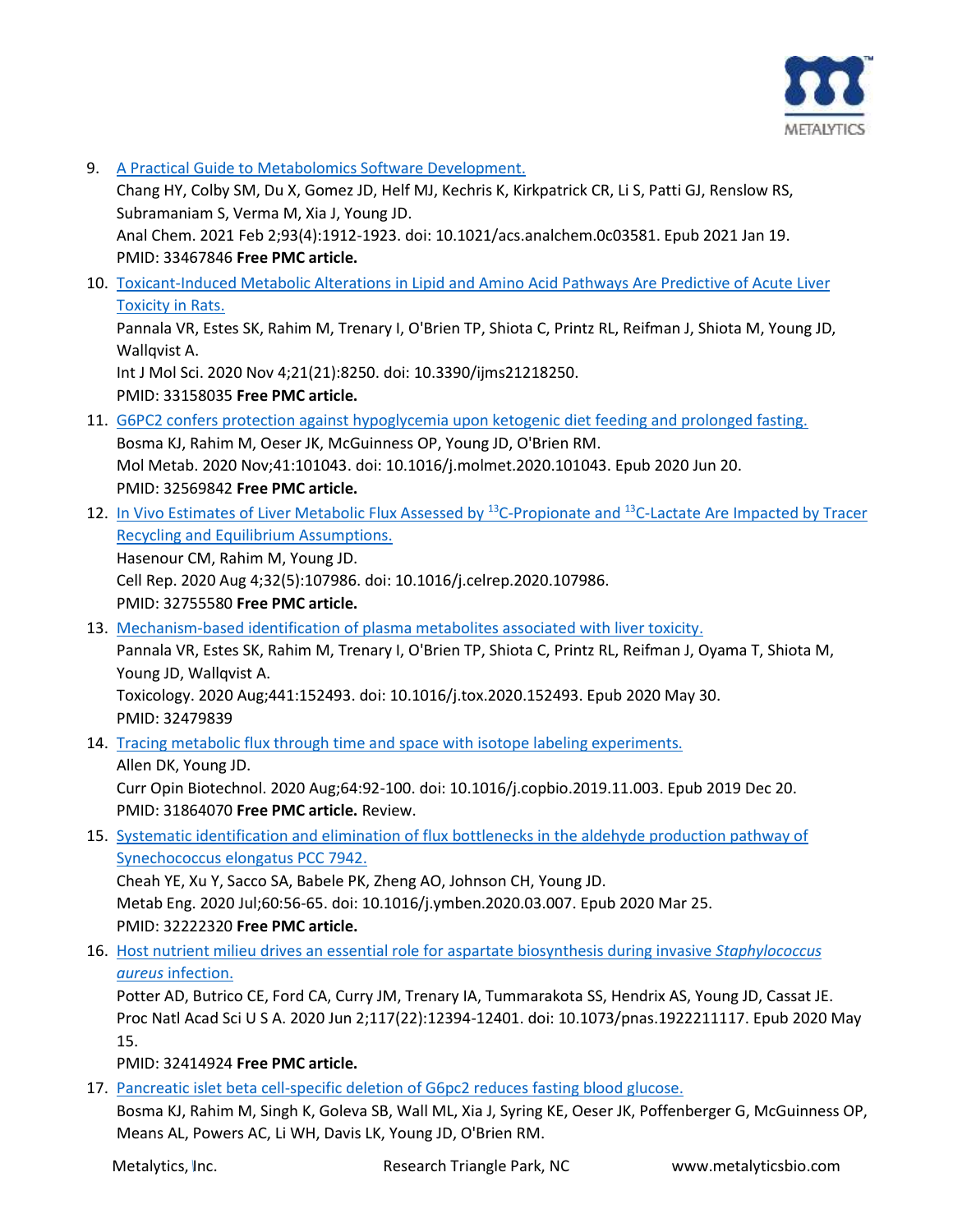

J Mol Endocrinol. 2020 May;64(4):235-248. doi: 10.1530/JME-20-0031. PMID: 32213654 **Free PMC article.**

18. [Vitamin E does not prevent Western diet-induced NASH progression and increases metabolic flux](https://pubmed.ncbi.nlm.nih.gov/32086244/)  [dysregulation in mice.](https://pubmed.ncbi.nlm.nih.gov/32086244/)

Hasenour CM, Kennedy AJ, Bednarski T, Trenary IA, Eudy BJ, da Silva RP, Boyd KL, Young JD. J Lipid Res. 2020 May;61(5):707-721. doi: 10.1194/jlr.RA119000183. Epub 2020 Feb 21. PMID: 32086244 **Free PMC article.**

19. [Simultaneous tracers and a unified model of positional and mass isotopomers for quantification of](https://pubmed.ncbi.nlm.nih.gov/31891762/)  [metabolic flux in liver.](https://pubmed.ncbi.nlm.nih.gov/31891762/)

Deja S, Fu X, Fletcher JA, Kucejova B, Browning JD, Young JD, Burgess SC. Metab Eng. 2020 May;59:1-14. doi: 10.1016/j.ymben.2019.12.005. Epub 2019 Dec 28. PMID: 31891762 **Free PMC article.**

20. [Applications of stable isotope-based metabolomics and fluxomics toward synthetic biology of cyanobacteria.](https://pubmed.ncbi.nlm.nih.gov/31816180/) Babele PK, Young JD.

Wiley Interdiscip Rev Syst Biol Med. 2020 May;12(3):e1472. doi: 10.1002/wsbm.1472. Epub 2019 Dec 9. PMID: 31816180 Review.

- 21. [Genome-Scale Model-Based Identification of Metabolite Indicators for Early Detection of Kidney Toxicity.](https://pubmed.ncbi.nlm.nih.gov/31722432/) Pannala VR, Vinnakota KC, Estes SK, Trenary I, OˈBrien TP, Printz RL, Papin JA, Reifman J, Oyama T, Shiota M, Young JD, Wallqvist A. Toxicol Sci. 2020 Feb 1;173(2):293-312. doi: 10.1093/toxsci/kfz228. PMID: 31722432 **Free PMC article.**
- 22. [Mechanistic identification of biofluid metabolite changes as markers of acetaminophen-induced liver](https://pubmed.ncbi.nlm.nih.gov/30974156/)  [toxicity in rats.](https://pubmed.ncbi.nlm.nih.gov/30974156/)

Pannala VR, Vinnakota KC, Rawls KD, Estes SK, O'Brien TP, Printz RL, Papin JA, Reifman J, Shiota M, Young JD, Wallqvist A.

Toxicol Appl Pharmacol. 2019 Jun 1;372:19-32. doi: 10.1016/j.taap.2019.04.001. Epub 2019 Apr 8. PMID: 30974156 **Free PMC article.**

23. [Network Modeling of Liver Metabolism to Predict Plasma Metabolite Changes During Short-Term Fasting in](https://pubmed.ncbi.nlm.nih.gov/30881311/)  [the Laboratory Rat.](https://pubmed.ncbi.nlm.nih.gov/30881311/)

Vinnakota KC, Pannala VR, Wall ML, Rahim M, Estes SK, Trenary I, O'Brien TP, Printz RL, Reifman J, Shiota M, Young JD, Wallqvist A.

Front Physiol. 2019 Mar 1;10:161. doi: 10.3389/fphys.2019.00161. eCollection 2019. PMID: 30881311 **Free PMC article.**

24. Glutamate-oxaloacetate transaminase activity promotes palmitate lipotoxicity in rat hepatocytes by [enhancing anaplerosis and citric acid cycle flux.](https://pubmed.ncbi.nlm.nih.gov/30563841/)

Egnatchik RA, Leamy AK, Sacco SA, Cheah YE, Shiota M, Young JD. J Biol Chem. 2019 Mar 1;294(9):3081-3090. doi: 10.1074/jbc.RA118.004869. Epub 2018 Dec 18. PMID: 30563841 **Free PMC article.**

25. [Isotopically nonstationary metabolic flux analysis \(INST-MFA\): putting theory into practice.](https://pubmed.ncbi.nlm.nih.gov/29522915/) Cheah YE, Young JD.

Curr Opin Biotechnol. 2018 Dec;54:80-87. doi: 10.1016/j.copbio.2018.02.013. Epub 2018 Mar 6. PMID: 29522915 Review.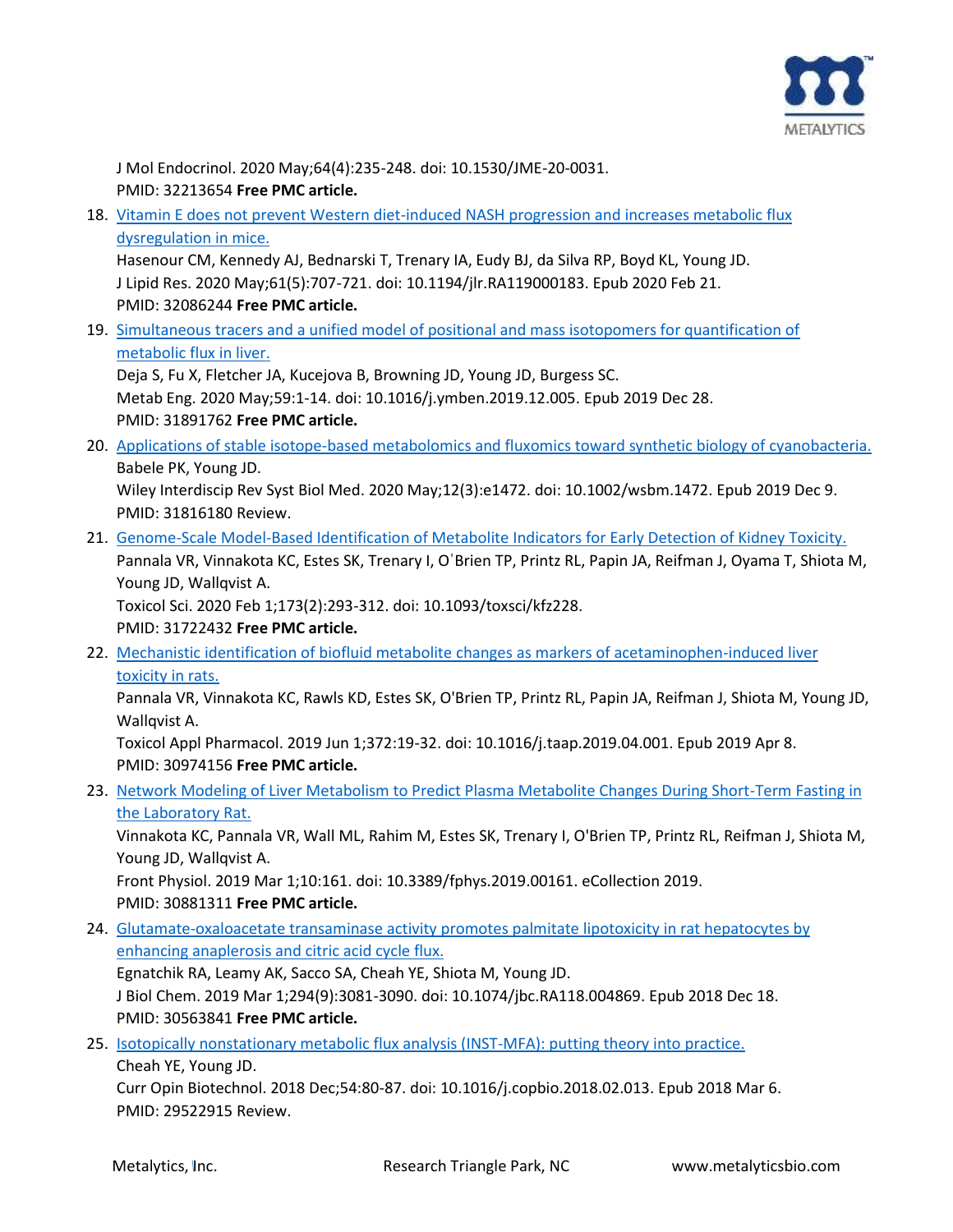

26. <sup>13</sup> [C Flux Analysis Reveals that Rebalancing Medium Amino Acid Composition can Reduce Ammonia](https://pubmed.ncbi.nlm.nih.gov/29405605/)  [Production while Preserving Central Carbon Metabolism of CHO Cell Cultures.](https://pubmed.ncbi.nlm.nih.gov/29405605/) McAtee Pereira AG, Walther JL, Hollenbach M, Young JD.

Biotechnol J. 2018 Oct;13(10):e1700518. doi: 10.1002/biot.201700518. Epub 2018 Mar 5. PMID: 29405605

27. xCT [\(SLC7A11\)-mediated metabolic reprogramming promotes non-small cell lung cancer progression.](https://pubmed.ncbi.nlm.nih.gov/29789716/) Ji X, Qian J, Rahman SMJ, Siska PJ, Zou Y, Harris BK, Hoeksema MD, Trenary IA, Heidi C, Eisenberg R, Rathmell JC, Young JD, Massion PP. Oncogene. 2018 Sep;37(36):5007-5019. doi: 10.1038/s41388-018-0307-z. Epub 2018 May 23.

PMID: 29789716 **Free PMC article.**

- 28. [Metabolic network-based predictions of toxicant-induced metabolite changes in the laboratory rat.](https://pubmed.ncbi.nlm.nih.gov/30076366/) Pannala VR, Wall ML, Estes SK, Trenary I, O'Brien TP, Printz RL, Vinnakota KC, Reifman J, Shiota M, Young JD, Wallqvist A. Sci Rep. 2018 Aug 3;8(1):11678. doi: 10.1038/s41598-018-30149-7. PMID: 30076366 **Free PMC article.**
- 29. The TLR4 Agonist Monophosphoryl Lipid A Drives Broad Resistance to Infection via Dynamic Reprogramming [of Macrophage Metabolism.](https://pubmed.ncbi.nlm.nih.gov/29686054/)

Fensterheim BA, Young JD, Luan L, Kleinbard RR, Stothers CL, Patil NK, McAtee-Pereira AG, Guo Y, Trenary I, Hernandez A, Fults JB, Williams DL, Sherwood ER, Bohannon JK.

J Immunol. 2018 Jun 1;200(11):3777-3789. doi: 10.4049/jimmunol.1800085. Epub 2018 Apr 23. PMID: 29686054 **Free PMC article.**

- 30. [Insulin exits skeletal muscle capillaries by fluid-phase transport.](https://pubmed.ncbi.nlm.nih.gov/29309051/) Williams IM, Valenzuela FA, Kahl SD, Ramkrishna D, Mezo AR, Young JD, Wells KS, Wasserman DH. J Clin Invest. 2018 Feb 1;128(2):699-714. doi: 10.1172/JCI94053. Epub 2018 Jan 8. PMID: 29309051 **Free PMC article.**
- 31. [Loss of hepatic AMP-activated protein kinase impedes the rate of glycogenolysis but not gluconeogenic](https://pubmed.ncbi.nlm.nih.gov/29038293/) [fluxes in exercising mice.](https://pubmed.ncbi.nlm.nih.gov/29038293/)

Hughey CC, James FD, Bracy DP, Donahue EP, Young JD, Viollet B, Foretz M, Wasserman DH. J Biol Chem. 2017 Dec 8;292(49):20125-20140. doi: 10.1074/jbc.M117.811547. Epub 2017 Oct 16. PMID: 29038293 **Free PMC article.**

32. [Lactate Metabolism in Human Lung Tumors.](https://pubmed.ncbi.nlm.nih.gov/28985563/)

Faubert B, Li KY, Cai L, Hensley CT, Kim J, Zacharias LG, Yang C, Do QN, Doucette S, Burguete D, Li H, Huet G, Yuan Q, Wigal T, Butt Y, Ni M, Torrealba J, Oliver D, Lenkinski RE, Malloy CR, Wachsmann JW, Young JD, Kernstine K, DeBerardinis RJ.

Cell. 2017 Oct 5;171(2):358-371.e9. doi: 10.1016/j.cell.2017.09.019. PMID: 28985563 **Free PMC article.**

- 33. Application of <sup>13</sup>[C flux analysis to identify high-productivity CHO metabolic phenotypes.](https://pubmed.ncbi.nlm.nih.gov/28122259/) Templeton N, Smith KD, McAtee-Pereira AG, Dorai H, Betenbaugh MJ, Lang SE, Young JD. Metab Eng. 2017 Sep;43(Pt B):218-225. doi: 10.1016/j.ymben.2017.01.008. Epub 2017 Jan 23. PMID: 28122259
- 34. [Correction: Liver AMP-Activated Protein Kinase Is Unnecessary for Gluconeogenesis but Protects Energy](https://pubmed.ncbi.nlm.nih.gov/28813521/)  [State during Nutrient Deprivation.](https://pubmed.ncbi.nlm.nih.gov/28813521/)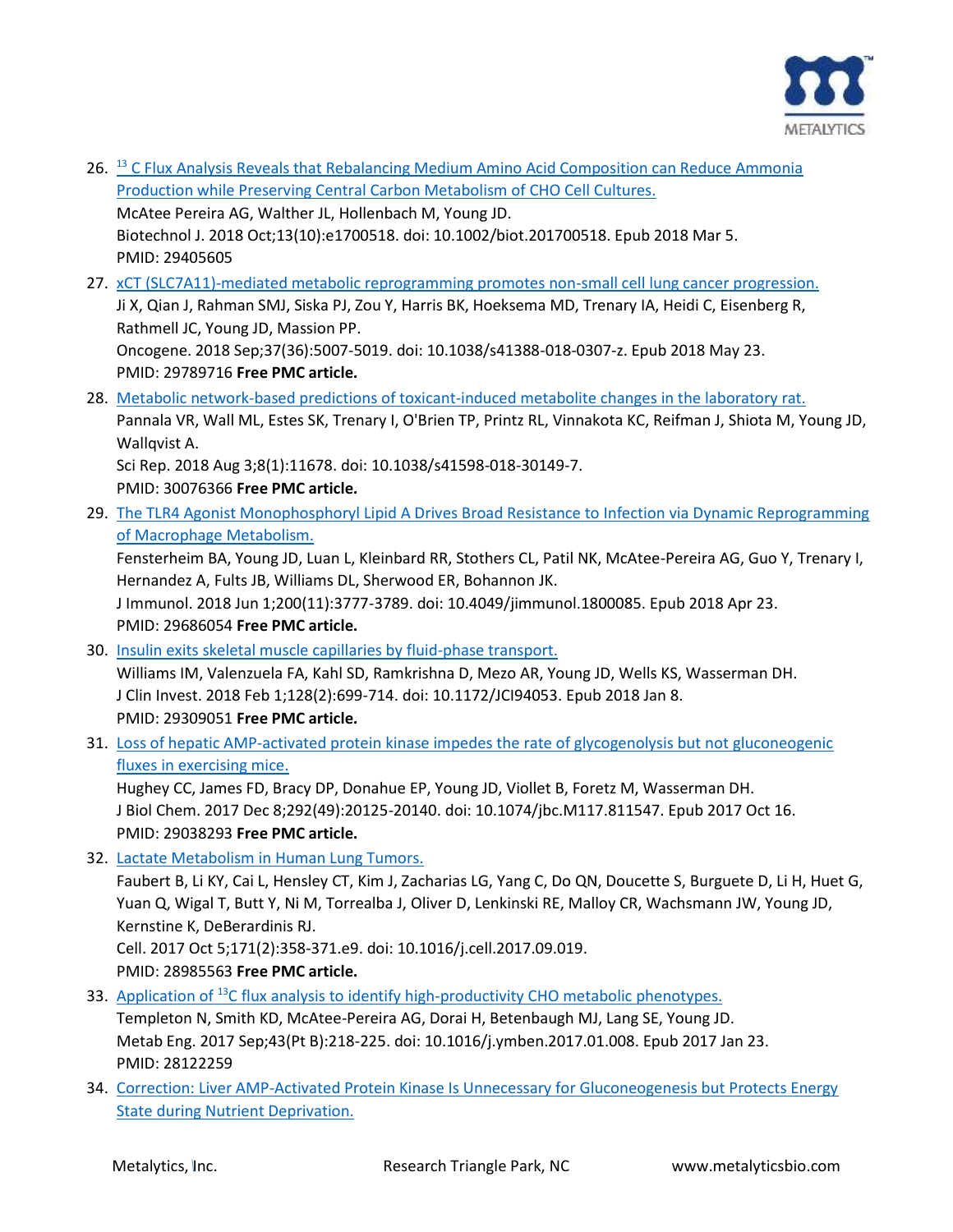

Hasenour CM, Wall ML, Ridley DE, James FD, Hughey CC, Donahue EP, Viollet B, Foretz M, Young JD, Wasserman DH.

PLoS One. 2017 Aug 16;12(8):e0183601. doi: 10.1371/journal.pone.0183601. eCollection 2017. PMID: 28813521 **Free PMC article.**

- 35. Isotopically nonstationary <sup>13</sup>[C flux analysis of cyanobacterial isobutyraldehyde production.](https://pubmed.ncbi.nlm.nih.gov/28479191/) Jazmin LJ, Xu Y, Cheah YE, Adebiyi AO, Johnson CH, Young JD. Metab Eng. 2017 Jul;42:9-18. doi: 10.1016/j.ymben.2017.05.001. Epub 2017 May 4. PMID: 28479191 **Free PMC article.**
- 36. [Dysfunctional BMPR2 signaling drives an abnormal endothelial requirement for glutamine in pulmonary](https://pubmed.ncbi.nlm.nih.gov/28680578/)  [arterial hypertension.](https://pubmed.ncbi.nlm.nih.gov/28680578/)

Egnatchik RA, Brittain EL, Shah AT, Fares WH, Ford HJ, Monahan K, Kang CJ, Kocurek EG, Zhu S, Luong T, Nguyen TT, Hysinger E, Austin ED, Skala MC, Young JD, Roberts LJ 2nd, Hemnes AR, West J, Fessel JP. Pulm Circ. 2017 Feb 1;7(1):186-199. doi: 10.1086/690236. eCollection 2017 Mar. PMID: 28680578 **Free PMC article.**

37. [Dependence On Glycolysis Sensitizes BRAF-mutated Melanomas For Increased Response To Targeted BRAF](https://pubmed.ncbi.nlm.nih.gov/28205616/)  [Inhibition.](https://pubmed.ncbi.nlm.nih.gov/28205616/)

Hardeman KN, Peng C, Paudel BB, Meyer CT, Luong T, Tyson DR, Young JD, Quaranta V, Fessel JP. Sci Rep. 2017 Feb 16;7:42604. doi: 10.1038/srep42604. PMID: 28205616 **Free PMC article.**

38. Liver AMP-Activated Protein Kinase Is Unnecessary for Gluconeogenesis but Protects Energy State during [Nutrient Deprivation.](https://pubmed.ncbi.nlm.nih.gov/28107516/)

Hasenour CM, Ridley DE, James FD, Hughey CC, Donahue EP, Viollet B, Foretz M, Young JD, Wasserman DH. PLoS One. 2017 Jan 20;12(1):e0170382. doi: 10.1371/journal.pone.0170382. eCollection 2017. PMID: 28107516 **Free PMC article.**

39. [Isotopically Nonstationary Metabolic Flux Analysis \(INST-MFA\) of Photosynthesis and Photorespiration in](https://pubmed.ncbi.nlm.nih.gov/28822133/)  [Plants.](https://pubmed.ncbi.nlm.nih.gov/28822133/)

Ma F, Jazmin LJ, Young JD, Allen DK. Methods Mol Biol. 2017;1653:167-194. doi: 10.1007/978-1-4939-7225-8\_12. PMID: 28822133

40. [The airway epithelium undergoes metabolic reprogramming in individuals at high risk for lung cancer.](https://pubmed.ncbi.nlm.nih.gov/27882349/) Rahman SMJ, Ji X, Zimmerman LJ, Li M, Harris BK, Hoeksema MD, Trenary IA, Zou Y, Qian J, Slebos RJ, Beane J, Spira A, Shyr Y, Eisenberg R, Liebler DC, Young JD, Massion PP. JCI Insight. 2016 Nov 17;1(19):e88814. doi: 10.1172/jci.insight.88814.

PMID: 27882349 **Free PMC article.**

41. [Oncogenic KRAS and BRAF Drive Metabolic Reprogramming in Colorectal Cancer.](https://pubmed.ncbi.nlm.nih.gov/27340238/)

Hutton JE, Wang X, Zimmerman LJ, Slebos RJ, Trenary IA, Young JD, Li M, Liebler DC. Mol Cell Proteomics. 2016 Sep;15(9):2924-38. doi: 10.1074/mcp.M116.058925. Epub 2016 Jun 23. PMID: 27340238 **Free PMC article.**

42. [Knockdown of triglyceride synthesis does not enhance palmitate lipotoxicity or prevent oleate-mediated](https://pubmed.ncbi.nlm.nih.gov/27249207/)  [rescue in rat hepatocytes.](https://pubmed.ncbi.nlm.nih.gov/27249207/)

Leamy AK, Hasenour CM, Egnatchik RA, Trenary IA, Yao CH, Patti GJ, Shiota M, Young JD. Biochim Biophys Acta. 2016 Sep;1861(9 Pt A):1005-1014. doi: 10.1016/j.bbalip.2016.05.013. Epub 2016 May 29.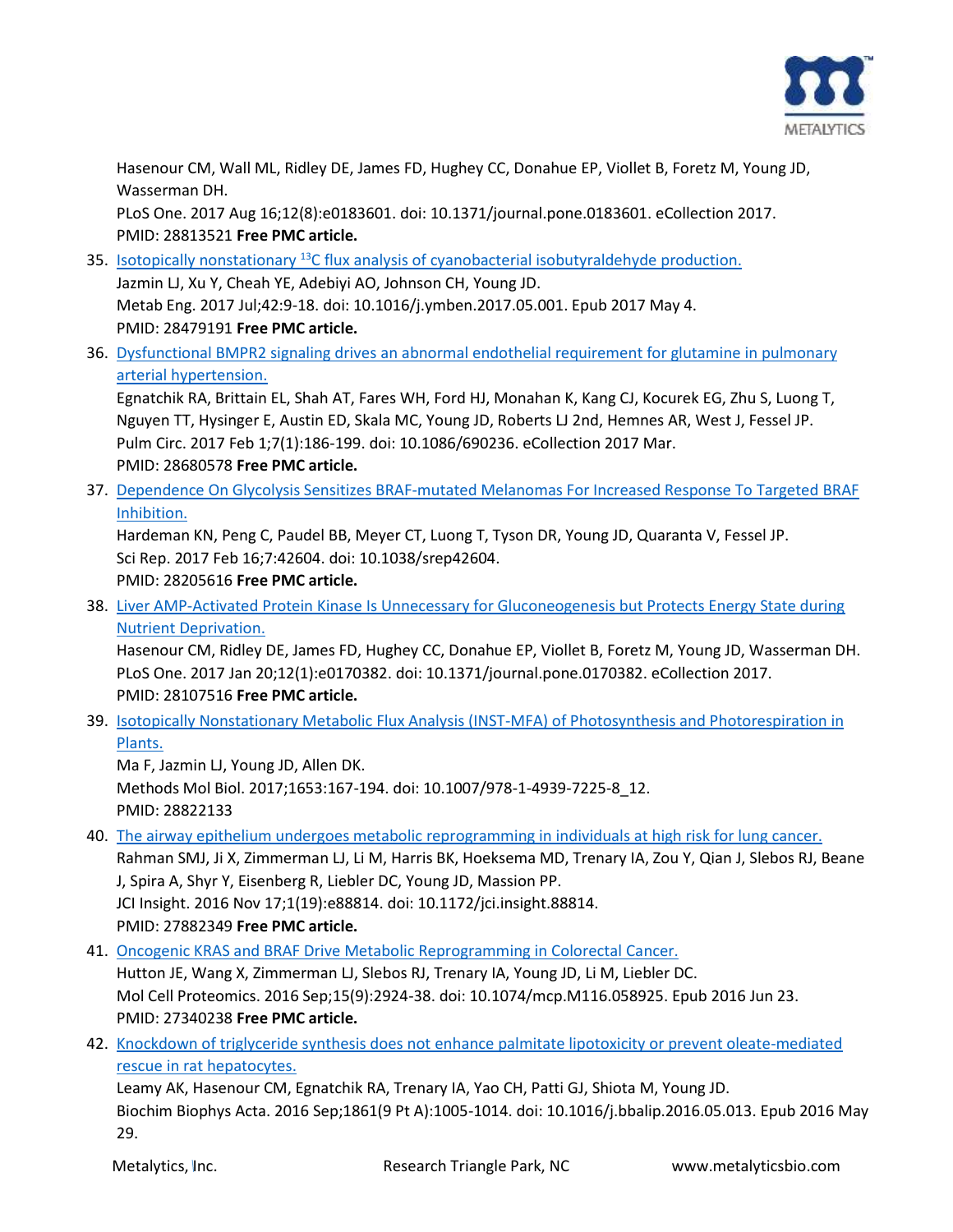

## PMID: 27249207 **Free PMC article.**

- 43. [Modeling Method for Increased Precision and Scope of Directly Measurable Fluxes at a Genome-Scale.](https://pubmed.ncbi.nlm.nih.gov/26981784/) McCloskey D, Young JD, Xu S, Palsson BO, Feist AM. Anal Chem. 2016 Apr 5;88(7):3844-52. doi: 10.1021/acs.analchem.5b04914. Epub 2016 Mar 24. PMID: 26981784
- 44. [MID Max: LC-MS/MS Method for Measuring the Precursor and Product Mass Isotopomer Distributions of](https://pubmed.ncbi.nlm.nih.gov/26666286/)  [Metabolic Intermediates and Cofactors for Metabolic Flux Analysis Applications.](https://pubmed.ncbi.nlm.nih.gov/26666286/) McCloskey D, Young JD, Xu S, Palsson BO, Feist AM. Anal Chem. 2016 Jan 19;88(2):1362-70. doi: 10.1021/acs.analchem.5b03887. Epub 2015 Dec 24. PMID: 26666286
- 45. [Application of isotope labeling experiments and \(13\)C flux analysis to enable rational pathway engineering.](https://pubmed.ncbi.nlm.nih.gov/26319894/) McAtee AG, Jazmin LJ, Young JD.

Curr Opin Biotechnol. 2015 Dec;36:50-6. doi: 10.1016/j.copbio.2015.08.004. Epub 2015 Aug 28. PMID: 26319894 Review.

- 46. [13 C flux analysis of cyanobacterial metabolism.](https://pubmed.ncbi.nlm.nih.gov/25280933/) Adebiyi AO, Jazmin LJ, Young JD. Photosynth Res. 2015 Oct;126(1):19-32. doi: 10.1007/s11120-014-0045-1. Epub 2014 Oct 4. PMID: 25280933 Review.
- 47. [A roadmap for interpreting \(13\)C metabolite labeling patterns from cells.](https://pubmed.ncbi.nlm.nih.gov/25731751/)

Buescher JM, Antoniewicz MR, Boros LG, Burgess SC, Brunengraber H, Clish CB, DeBerardinis RJ, Feron O, Frezza C, Ghesquiere B, Gottlieb E, Hiller K, Jones RG, Kamphorst JJ, Kibbey RG, Kimmelman AC, Locasale JW, Lunt SY, Maddocks OD, Malloy C, Metallo CM, Meuillet EJ, Munger J, Nöh K, Rabinowitz JD, Ralser M, Sauer U, Stephanopoulos G, St-Pierre J, Tennant DA, Wittmann C, Vander Heiden MG, Vazquez A, Vousden K, Young JD, Zamboni N, Fendt SM.

Curr Opin Biotechnol. 2015 Aug;34:189-201. doi: 10.1016/j.copbio.2015.02.003. Epub 2015 Feb 28. PMID: 25731751 **Free PMC article.** Review.

48. [Mass spectrometry-based microassay of \(2\)H and \(13\)C plasma glucose labeling to quantify liver metabolic](https://pubmed.ncbi.nlm.nih.gov/25991647/)  [fluxes in vivo.](https://pubmed.ncbi.nlm.nih.gov/25991647/)

Hasenour CM, Wall ML, Ridley DE, Hughey CC, James FD, Wasserman DH, Young JD. Am J Physiol Endocrinol Metab. 2015 Jul 15;309(2):E191-203. doi: 10.1152/ajpendo.00003.2015. Epub 2015 May 19.

## PMID: 25991647 **Free PMC article.**

- 49. [Novel stable isotope analyses demonstrate significant rates of glucose cycling in mouse pancreatic islets.](https://pubmed.ncbi.nlm.nih.gov/25552595/) Wall ML, Pound LD, Trenary I, O'Brien RM, Young JD. Diabetes. 2015 Jun;64(6):2129-37. doi: 10.2337/db14-0745. Epub 2014 Dec 31. PMID: 25552595 **Free PMC article.**
- 50. [Editorial overview: pharmaceutical biotechnology: engineering cells for high quality biopharmaceuticals](https://pubmed.ncbi.nlm.nih.gov/25459164/)  [production.](https://pubmed.ncbi.nlm.nih.gov/25459164/)

Junker BH, Young JD.

Curr Opin Biotechnol. 2014 Dec;30:viii-x. doi: 10.1016/j.copbio.2014.10.002.

PMID: 25459164 No abstract available.

51. [\(13\)C metabolic flux analysis of recombinant expression hosts.](https://pubmed.ncbi.nlm.nih.gov/25456032/) Young JD.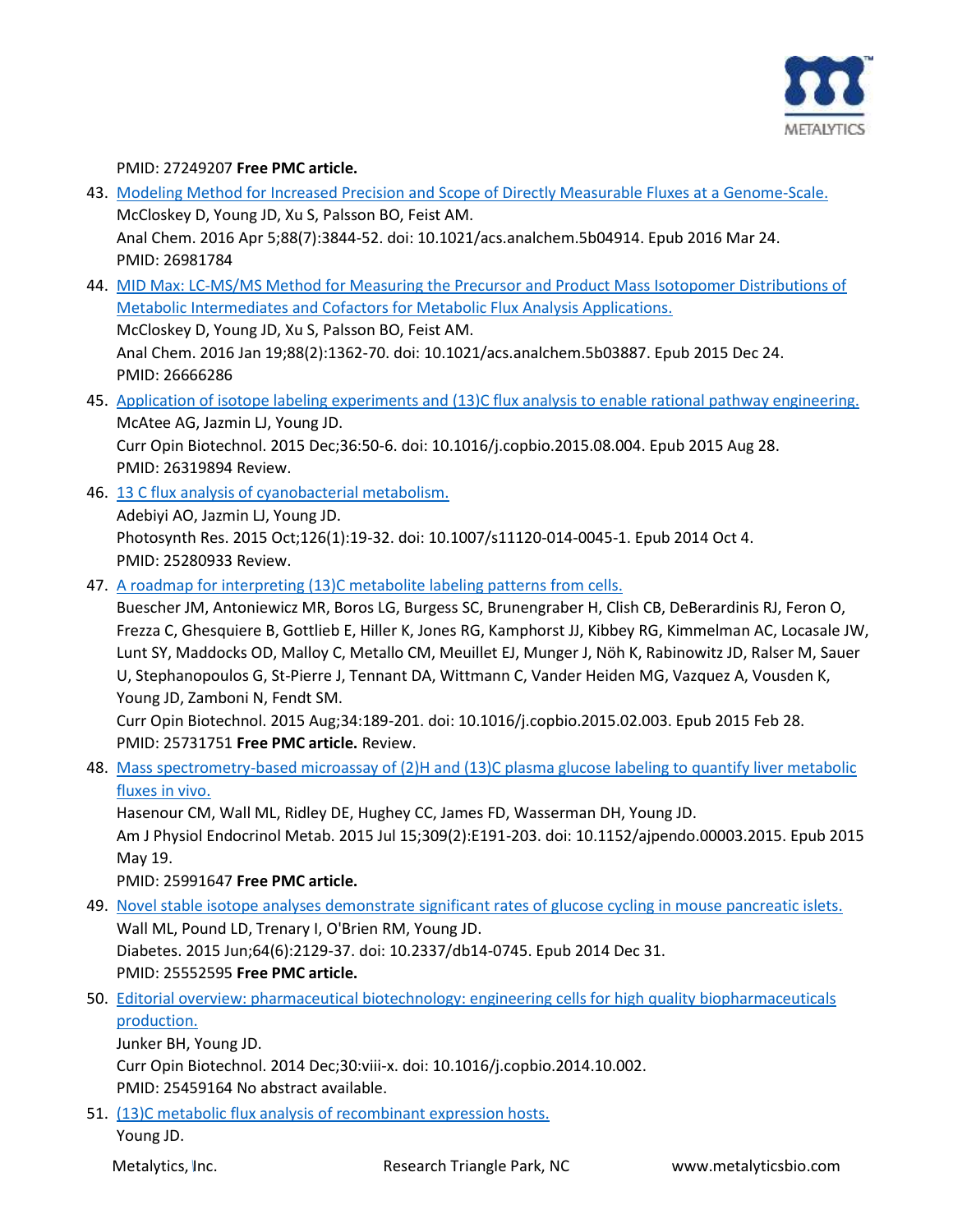

Curr Opin Biotechnol. 2014 Dec;30:238-45. doi: 10.1016/j.copbio.2014.10.004. Epub 2014 Oct 29. PMID: 25456032 Review.

52. [Isotopically nonstationary 13C flux analysis of changes in Arabidopsis thaliana leaf metabolism due to high](https://pubmed.ncbi.nlm.nih.gov/25368168/) [light acclimation.](https://pubmed.ncbi.nlm.nih.gov/25368168/)

Ma F, Jazmin LJ, Young JD, Allen DK.

Proc Natl Acad Sci U S A. 2014 Nov 25;111(47):16967-72. doi: 10.1073/pnas.1319485111. Epub 2014 Nov 3. PMID: 25368168 **Free PMC article.**

53. The impact of anti-apoptotic gene Bcl-[2∆ expression on CHO central metabolism.](https://pubmed.ncbi.nlm.nih.gov/25014175/)

Templeton N, Lewis A, Dorai H, Qian EA, Campbell MP, Smith KD, Lang SE, Betenbaugh MJ, Young JD. Metab Eng. 2014 Sep;25:92-102. doi: 10.1016/j.ymben.2014.06.010. Epub 2014 Jul 8. PMID: 25014175

54. [ER calcium release promotes mitochondrial dysfunction and hepatic cell lipotoxicity in response to palmitate](https://pubmed.ncbi.nlm.nih.gov/25061559/)  [overload.](https://pubmed.ncbi.nlm.nih.gov/25061559/)

Egnatchik RA, Leamy AK, Jacobson DA, Shiota M, Young JD.

Mol Metab. 2014 May 22;3(5):544-53. doi: 10.1016/j.molmet.2014.05.004. eCollection 2014 Aug. PMID: 25061559 **Free PMC article.**

55. [Enhanced synthesis of saturated phospholipids is associated with ER stress and lipotoxicity in palmitate](https://pubmed.ncbi.nlm.nih.gov/24859739/)  [treated hepatic cells.](https://pubmed.ncbi.nlm.nih.gov/24859739/)

Leamy AK, Egnatchik RA, Shiota M, Ivanova PT, Myers DS, Brown HA, Young JD. J Lipid Res. 2014 Jul;55(7):1478-88. doi: 10.1194/jlr.M050237. Epub 2014 May 23. PMID: 24859739 **Free PMC article.**

56. [INCA: a computational platform for isotopically non-stationary metabolic flux analysis.](https://pubmed.ncbi.nlm.nih.gov/24413674/) Young JD.

Bioinformatics. 2014 May 1;30(9):1333-5. doi: 10.1093/bioinformatics/btu015. Epub 2014 Jan 11. PMID: 24413674 **Free PMC article.**

57. [Palmitate-induced activation of mitochondrial metabolism promotes oxidative stress and apoptosis in](https://pubmed.ncbi.nlm.nih.gov/24286856/)  [H4IIEC3 rat hepatocytes.](https://pubmed.ncbi.nlm.nih.gov/24286856/)

Egnatchik RA, Leamy AK, Noguchi Y, Shiota M, Young JD. Metabolism. 2014 Feb;63(2):283-95. doi: 10.1016/j.metabol.2013.10.009. Epub 2013 Oct 24. PMID: 24286856 **Free PMC article.**

58. [Isotopically nonstationary MFA \(INST-MFA\) of autotrophic metabolism.](https://pubmed.ncbi.nlm.nih.gov/24222417/) Jazmin LJ, O'Grady JP, Ma F, Allen DK, Morgan JA, Young JD. Methods Mol Biol. 2014;1090:181-210. doi: 10.1007/978-1-62703-688-7\_12. PMID: 24222417

59. [Isotopomer measurement techniques in metabolic flux analysis II: mass spectrometry.](https://pubmed.ncbi.nlm.nih.gov/24218212/) Young JD, Allen DK, Morgan JA. Methods Mol Biol. 2014;1083:85-108. doi: 10.1007/978-1-62703-661-0\_7. PMID: 24218212

60. [Metabolic flux rewiring in mammalian cell cultures.](https://pubmed.ncbi.nlm.nih.gov/23726154/) Young JD.

Curr Opin Biotechnol. 2013 Dec;24(6):1108-15. doi: 10.1016/j.copbio.2013.04.016. Epub 2013 May 28. PMID: 23726154 **Free PMC article.** Review.

61. [Mapping cancer cell metabolism with\(13\)C flux analysis: Recent progress and future challenges.](https://pubmed.ncbi.nlm.nih.gov/23961260/)

Metalytics, Inc. The Research Triangle Park, NC www.metalyticsbio.com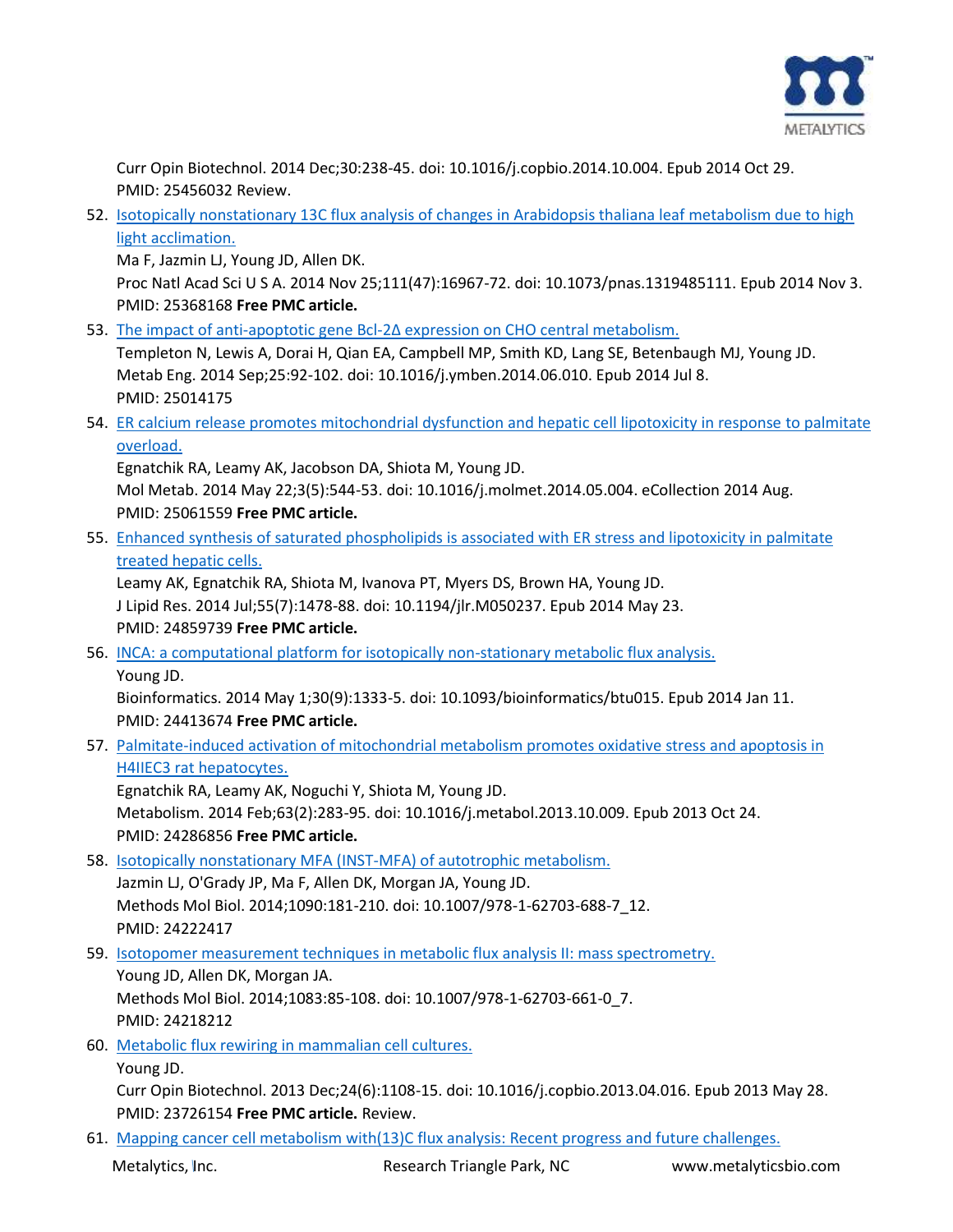

Duckwall CS, Murphy TA, Young JD. J Carcinog. 2013 Jul 24;12:13. doi: 10.4103/1477-3163.115422. eCollection 2013. PMID: 23961260 **Free PMC article.**

62. [Peak antibody production is associated with increased oxidative metabolism in an industrially relevant fed](https://pubmed.ncbi.nlm.nih.gov/23381838/)[batch CHO cell culture.](https://pubmed.ncbi.nlm.nih.gov/23381838/)

Templeton N, Dean J, Reddy P, Young JD. Biotechnol Bioeng. 2013 Jul;110(7):2013-24. doi: 10.1002/bit.24858. Epub 2013 Mar 4. PMID: 23381838

63. [ETA: robust software for determination of cell specific rates from extracellular time courses.](https://pubmed.ncbi.nlm.nih.gov/23296385/)

Murphy TA, Young JD. Biotechnol Bioeng. 2013 Jun;110(6):1748-58. doi: 10.1002/bit.24836. Epub 2013 Jan 21. PMID: 23296385 **Free PMC article.**

64. [Carbon and nitrogen provisions alter the metabolic flux in developing soybean embryos.](https://pubmed.ncbi.nlm.nih.gov/23314943/) Allen DK, Young JD. Plant Physiol. 2013 Mar;161(3):1458-75. doi: 10.1104/pp.112.203299. Epub 2013 Jan 11.

PMID: 23314943 **Free PMC article.**

PMID: 23417813

- 65. [Isotopically nonstationary 13C metabolic flux analysis.](https://pubmed.ncbi.nlm.nih.gov/23417813/) Jazmin LJ, Young JD. Methods Mol Biol. 2013;985:367-90. doi: 10.1007/978-1-62703-299-5\_18.
- 66. [Molecular mechanisms and the role of saturated fatty acids in the progression of non-alcoholic fatty liver](https://pubmed.ncbi.nlm.nih.gov/23178552/)  [disease.](https://pubmed.ncbi.nlm.nih.gov/23178552/)

Leamy AK, Egnatchik RA, Young JD. Prog Lipid Res. 2013 Jan;52(1):165-74. doi: 10.1016/j.plipres.2012.10.004. Epub 2012 Nov 23. PMID: 23178552 **Free PMC article.** Review.

- 67. [Isotopically nonstationary 13C flux analysis of Myc-induced metabolic reprogramming in B-cells.](https://pubmed.ncbi.nlm.nih.gov/22898717/) Murphy TA, Dang CV, Young JD. Metab Eng. 2013 Jan;15:206-17. doi: 10.1016/j.ymben.2012.07.008. Epub 2012 Aug 8. PMID: 22898717 **Free PMC article.**
- 68. [Mapping photoautotrophic metabolism with isotopically nonstationary \(13\)C flux analysis.](https://pubmed.ncbi.nlm.nih.gov/21907300/) Young JD, Shastri AA, Stephanopoulos G, Morgan JA. Metab Eng. 2011 Nov;13(6):656-65. doi: 10.1016/j.ymben.2011.08.002. Epub 2011 Sep 1. PMID: 21907300 **Free PMC article.**
- 69. [Fluxomers: a new approach for 13C metabolic flux analysis.](https://pubmed.ncbi.nlm.nih.gov/21846358/) Srour O, Young JD, Eldar YC. BMC Syst Biol. 2011 Aug 16;5:129. doi: 10.1186/1752-0509-5-129. PMID: 21846358 **Free PMC article.**
- 70. [Tracking cellular metabolomics in lipoapoptosis-](https://pubmed.ncbi.nlm.nih.gov/21327189/) and steatosis-developing liver cells. Noguchi Y, Young JD, Aleman JO, Hansen ME, Kelleher JK, Stephanopoulos G. Mol Biosyst. 2011 May;7(5):1409-19. doi: 10.1039/c0mb00309c. Epub 2011 Feb 16. PMID: 21327189
- 71. [Ketogenic essential amino acids modulate lipid synthetic pathways and prevent hepatic steatosis in mice.](https://pubmed.ncbi.nlm.nih.gov/20706589/)